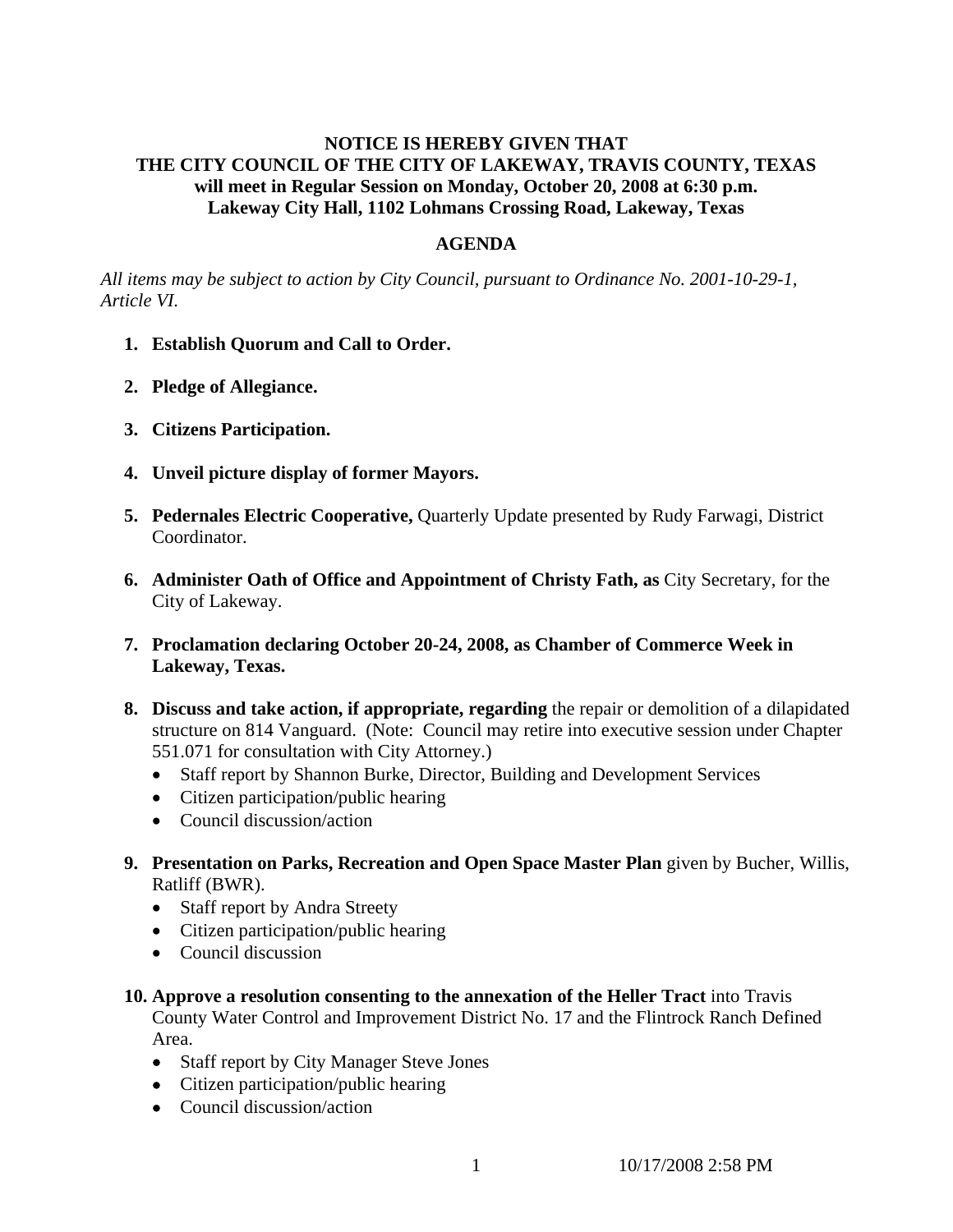# **11. Authorize the City Manager to enter into an agreement** with Aetna and Assurant

- insurance companies for employee insurance benefits.
- Staff report by City Manager Steve Jones
- Citizen participation/public hearing
- Council discussion/action

**12. Authorize the City Manager to enter into an agreement** with PBS&J Architecture for the preparation of a master plan and needs assessment for future municipal facilities.

- Staff report by City Manager Steve Jones
- Citizen participation/public hearing
- Council discussion/action

**13. Approve an ordinance** providing for a special expense warrant fee.

- Staff report by Judge Kevin Madison
- Citizen participation/public hearing
- Council discussion/action

**CONSENT AGENDA: All items may be approved by one Council vote. Members of the Council may pull items from the consent agenda for discussion.** 

**14. Approve a correction of an allocation of \$4,950.00 for the purchase of a surveillance system** for Lakeway Justice Center from the Courthouse Building Security Fund instead of the Court Technology Fund.

**15. Approve Minutes:** Regular Council Meeting of September 15, 2008.

## **END CONSENT AGENDA**

 **\_\_\_\_\_\_\_\_\_\_\_\_\_\_\_\_\_\_\_\_\_\_\_\_\_**

**16. Adjourn.** 

**Signed this the \_\_\_\_\_\_\_ day of October 2008.** 

## **Steve Swan, Mayor**

The Council may go into closed session at any time as permitted by Chapters 551 or 418, Texas Government Code or Section 321.3022 of the Texas Tax Code. Before going into closed session, a quorum of the Council must be assembled in the meeting room, the meeting must be convened as an open meeting pursuant to proper notice, and the presiding officer must announce that a closed session will be held and must identify the sections of Chapter 551 or 418, Texas Government Code, or Section 321.3022 of the Texas Tax Code, authorizing the closed session.

Certification: I certify that the above notice of meeting was posted on the City of Lakeway Official Community Bulletin Board on the \_\_\_\_\_\_ day of October, 2008 at \_\_\_\_\_\_\_ o'clock \_\_\_\_.m. Council approved agendas and action minutes are available on line at www.Cityoflakeway.com. The City of